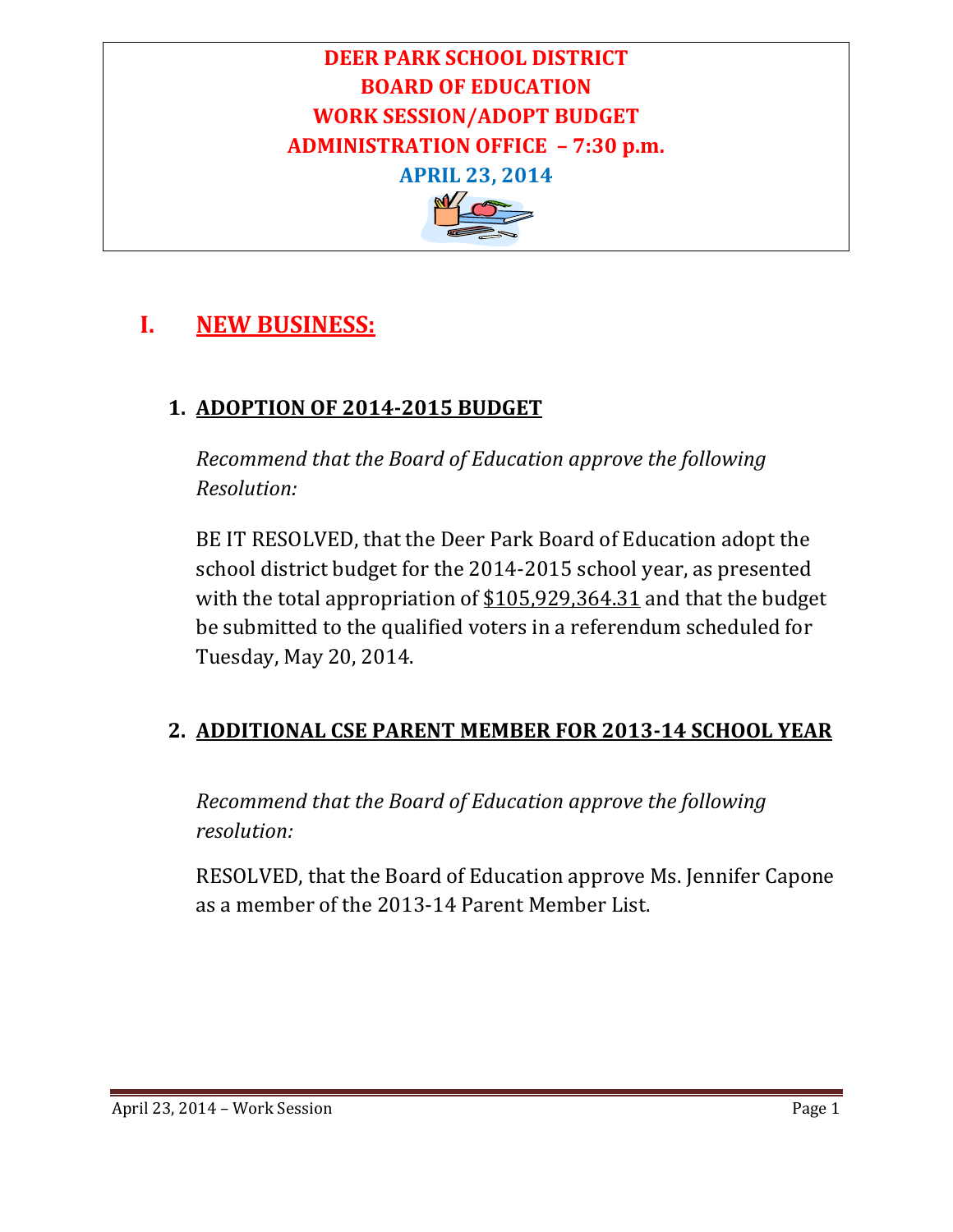### **3. 2014‐2015 BOCES BUDGET VOTE AND ELECTION**

*Recommend that the Board of Education approve the following resolution:*

**RESOLVED,** that the Board of Education of the Deer Park UFSD will vote to approve the 2014-2015 Administrative budget for the Board of Cooperative Educational Services, Second Supervisory District of Suffolk County (West Suffolk BOCES) NY and, 

**BE IT FURTHER RESOLVED**, that the Board of Education will support Ms. Jeannette Santos and Mr. Peter Wunsch to fill two vacant seats, each for a three year term on the Western Suffolk Board of Cooperative Education Services.

### **II. APPROVAL OF SCHEDULE RDP14‐003**

*Recommend that the Board of Education approve the following Schedule:*

Proposals for RFP # RDP14-003 Legal Counsel Services were received at 11:00 am on February 26, 2014.

Proposals were advertised in Newsday. Forms and specifications were processed in accordance with Section 104 of the General Municipal Law and proposals were solicited from vendors on the standard proposal list of the District as well as on the Empire State Purchasing Group at www.EmpireStateBidSystem.com.

Proposals were received from the following vendors:

Bond Schoeneck and King, PLLC Jaspan Schlesinger LLP Frazer & Feldman, LLP **International Contract Contract Contract Contract Contract Contract Contract Contract Contract Contract Contract Contract Contract Contract Contract Contract Contract Contract Contract Contract Contr** Guercio & Guercio, LLP Thomas M. Volz, PLLC Harris Beach PLLC *N Sommer LLC Young Sommer LLC* Ingerman Smith, LLP